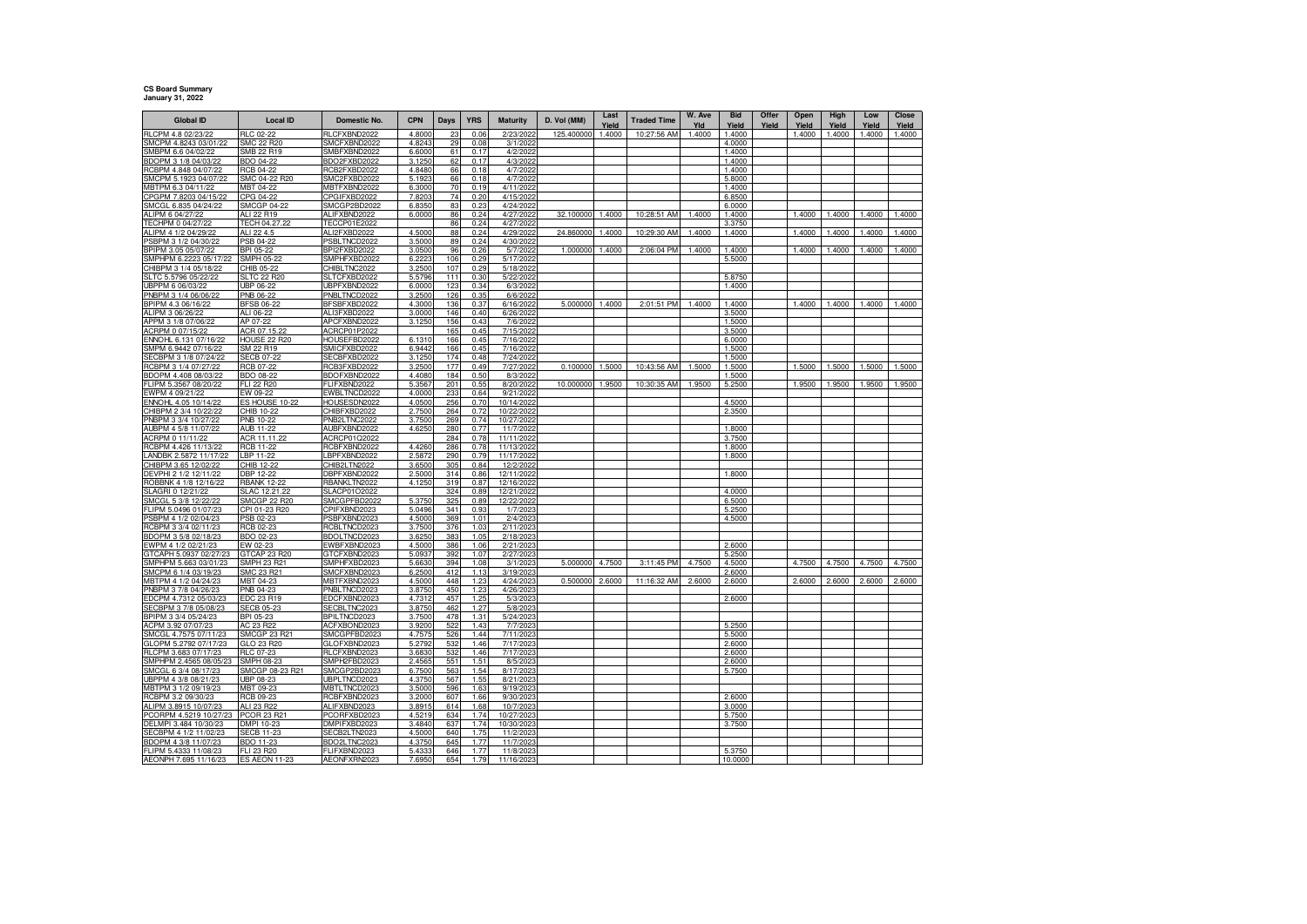| <b>Global ID</b>                                | <b>Local ID</b>                       | Domestic No.                 | <b>CPN</b>       | Days         | <b>YRS</b>   | <b>Maturity</b>         | D. Vol (MM)         | Last<br>Yield | <b>Traded Time</b> | W. Ave<br>Yld | <b>Bid</b><br>Yield | Offer<br>Yield | Open<br>Yield | High<br>Yield | Low<br>Yield | <b>Close</b><br>Yield |
|-------------------------------------------------|---------------------------------------|------------------------------|------------------|--------------|--------------|-------------------------|---------------------|---------------|--------------------|---------------|---------------------|----------------|---------------|---------------|--------------|-----------------------|
| AEVPM 2.8403 11/16/23                           | <b>AEV 11-23</b>                      | AEV2FXBD2023                 | 2.8403           | 654          | 1.79         | 11/16/2023              |                     |               |                    |               | 3.0500              |                |               |               |              |                       |
| LIPM 3.3353 11/18/23                            | FLI 11-23                             | FLI2FXBD2023                 | 3.335            | 656          | 1.80         | 11/18/202               |                     |               |                    |               | 3.7500              |                |               |               |              |                       |
| EWPM 4 5/8 12/07/23                             | EW 12-23<br>IRP 12-23                 | EWBLTNCD2023<br>UBPFXBND2023 | 4.6250           | 675<br>677   | 1.85<br>1.85 | 12/7/2023<br>12/9/2023  |                     |               |                    |               |                     |                |               |               |              |                       |
| JBPPM 2 3/4 12/09/23<br>/LLPM 8 12/21/23        | <b>VLL 23 R21</b>                     | VLLFXBND2023                 | 2.7500<br>8.0000 | 689          | 1.89         | 12/21/2023              |                     |               |                    |               | 2.6000<br>7.2500    |                |               |               |              |                       |
| AREIPM 3.0445 12/28/23                          | AREIT 12-23                           | AREITFXB2023                 | 3.0445           | 696          | 1.91         | 12/28/2023              |                     |               |                    |               | 3.2500              |                |               |               |              |                       |
| CHIBPM 4.55 01/12/24                            | CHIB 01-24                            | CHIBLTNC2024                 | 4.5500           | 711          | 1.95         | 1/12/2024               |                     |               |                    |               |                     |                |               |               |              |                       |
| ROBBNK 4 7/8 01/16/24                           | <b>RBANK 01-24</b>                    | <b>RBANKLTN2024</b>          | 4.8750           | 715          | 1.96         | 1/16/2024               |                     |               |                    |               |                     |                |               |               |              |                       |
| DCPM 6.1458 01/24/24                            | FDC 24 R21                            | FDCFXBND2024                 | 6.1458           | 723          | 1.98         | 1/24/2024               |                     |               |                    |               | 5.5000              |                |               |               |              |                       |
| PPM 7.5095 01/25/24                             | AP 24 R22                             | APCFXBND2024                 | 7.5095           | 724          | 1.98         | 1/25/2024               |                     |               |                    |               | 5.0000              |                |               |               |              |                       |
| BDOPM 2.9 01/28/24                              | BDO 01-24                             | BDOFXBND2024                 | 2.9000           | 727          | 1.99         | 1/28/2024               | 229.000000          | 2.9000        | 2:42:01 PM         | 2.9000        | 2.9000              |                | 2.9000        | 2.9000        | 2.9000       | 2.9000                |
| BPIPM 2.8068 01/31/24                           | <b>BPI 24 R23</b>                     | BPIFXBND2024<br>TELFXBND2024 | 2.806            | 730          | 2.00<br>2.02 | 1/31/2024               | 1,228.200000 2.8068 |               | 10:30:41 AM        | 2.8068        | 2.8050              |                | 2.8068        | 2.8068        | 2.8068       | 2.8068                |
| TELPM 5.2813 02/06/24<br>SBPM 5 02/09/24        | <u>TEL 24 R21</u><br><b>PSB 02-24</b> | PSBLTNCD2024                 | 5.2813<br>5.0000 | 736<br>739   | 2.02         | 2/6/2024<br>2/9/2024    |                     |               |                    |               | 4.6500              |                |               |               |              |                       |
| HIBPM 2 1/2 02/18/24                            | CHIB 02-24                            | CHIBFXBD2024                 | 2.5000           | 748          | 2.05         | 2/18/2024               |                     |               |                    |               | 2.5000              |                |               |               |              |                       |
| CPGPM 4.8467 03/01/24                           | CPG 03-24                             | CPGIFXBD2024                 | 4.8467           | 760          | 2.08         | 3/1/2024                |                     |               |                    |               | 5.6500              |                |               |               |              |                       |
| MCPM 5.284 03/01/24                             | SMC 24 R22                            | SMCFXBND2024                 | 5.2840           | 760          | 2.08         | 3/1/2024                |                     |               |                    |               | 4.5000              |                |               |               |              |                       |
| STIEPM 5.8085 03/23/24                          | <b>STIFSG 24 R22</b>                  | STIGFXBD2024                 | 5.808            | 78           | 2.14         | 3/23/2024               | 0.500000 8.5000     |               | 2:13:47 PM         | 8.5000        | 9.3500              |                | 8.5000        | 8.5000        | 8.5000       | 8.5000                |
| MEGPM 5.3535 03/28/24                           | MEG 24 R22                            | MEGFXBND2024                 | 5.3535           | 787          | 2.16         | 3/28/2024               |                     |               |                    |               | 4.7000              |                |               |               |              |                       |
| RCBPM 5 1/2 03/28/24                            | RCB 03-24                             | RCBLTNCD2024                 | 5.5000           | 787          | 2.16<br>2.16 | 3/28/2024               |                     |               |                    |               |                     |                |               |               |              |                       |
| TOLPM 5 1/2 03/31/24<br>SMBPM 6 04/02/24        | <b>MNTC 24 R2</b><br>SMB 24 R21       | MNTCFXBD2024<br>SMBFXBND2024 | 5.5000<br>6.0000 | 790<br>792   | 2.17         | 3/31/2024<br>4/2/2024   |                     |               |                    |               | 6.0000<br>5.3750    |                |               |               |              |                       |
| SMPM 3.3613 04/02/24                            | SM 04-24                              | SMIC2FBD2024                 | 3.3613           | 792          | 217          | 4/2/2024                |                     |               |                    |               | 2.9000              |                |               |               |              |                       |
| IBTPM 5 3/8 04/04/24                            | <b>MBT 04-24</b>                      | MBT2LTNC2024                 | 5.3750           | 794          | 2.17         | 4/4/2024                |                     |               |                    |               |                     |                |               |               |              |                       |
| PBC 5 5/8 04/08/24                              | PBCOM 04-24                           | PBCOMLTN2024                 | 5.6250           | 798          | 2.19         | 4/8/2024                |                     |               |                    |               |                     |                |               |               |              |                       |
| PCORPM 7.8183 04/19/24                          | <b>PCOR 24 R22</b>                    | PCORFXBD2024                 | 7.8183           | 809          | 2.22         | 4/19/2024               |                     |               |                    |               | 7.0000              |                |               |               |              |                       |
| SMCGL 7.1783 04/24/24                           | SMCGP 04-24 R22                       | SMCGP2BD2024                 | 7.1783           | 814          | 2.23         | 4/24/2024               |                     |               |                    |               | 6.2500              |                |               |               |              |                       |
| SMPHPM 5.1683 05/18/24                          | SMPH 05-24 R22                        | SMPH2FBD2024                 | 5.168            | 838          | 2.29         | 5/18/2024               | 5.000000            | 4.2500        | 2:37:10 PM         | 4.2500        | 4.1000              |                | 4.2500        | 4.2500        | 4.2500       | 4.2500                |
| ACPM 3.026 05/28/24                             | AC 05-24                              | ACFXBOND2024                 | 3.0260           | 848          | 2.32         | 5/28/2024               |                     |               |                    |               | 3.6000              |                |               |               |              |                       |
| AEVPM 6.0157 06/18/24<br>EDCPM 2.8565 06/25/24  | <b>AEV 24 R23</b><br>EDC 06-24 R23    | AEVFXBND2024<br>EDCFXBND2024 | 6.0157<br>2.856  | 869<br>876   | 2.38<br>2.40 | 6/18/2024<br>6/25/2024  |                     |               |                    |               | 5.5000<br>2.7000    |                |               |               |              |                       |
| MBTPM 3 7/8 07/20/24                            | MBT 07-24                             | MBTLTNCD2024                 | 3.8750           | 901          | 2.47         | 7/20/2024               |                     |               |                    |               |                     |                |               |               |              |                       |
| DDPM 6.0952 07/21/24                            | OD 24 R22                             | DDFXBOND2024                 | 6.0952           | 902          | 2.47         | 7/21/2024               |                     |               |                    |               | 6.7500              |                |               |               |              |                       |
| 3TCAPH 5 5/8 08/07/24                           | GTCAP 24 R2                           | GTCFXBND2024                 | 5.625            | 919          | 2.52         | 8/7/2024                |                     |               |                    |               | 6.0000              |                |               |               |              |                       |
| VLLPM 5.7512 08/08/24                           | <b>VLL 24 R23</b>                     | VLLFXBND2024                 | 5.7512           | 920          | 2.52         | 8/8/2024                |                     |               |                    |               | 7.3000              |                |               |               |              |                       |
| BACNOT 3.5335 08/20/24                          | <b>PHN 24 R23</b>                     | PHNFXBND2024                 | 3.533            | 932          | 2.55         | 8/20/2024               |                     |               |                    |               | 4.5000              |                |               |               |              |                       |
| PNBPM 5 3/4 08/27/24                            | PNB 08-24                             | PNBLTNCD2024                 | 5.7500           | 939          | 2.57         | 8/27/202                |                     |               |                    |               |                     |                |               |               |              |                       |
| SMPHPM 5.7417 09/01/24<br>DNLPM 2.7885 09/14/24 | SMPH 24 R21<br><b>DNL 09-24</b>       | SMPHFXBD2024<br>DNLFXBND2024 | 5.7417<br>2.7885 | 944<br>957   | 2.59<br>2.62 | 9/1/2024<br>9/14/2024   |                     |               |                    |               | 4.5000<br>3.2500    |                |               |               |              |                       |
| ALIPM 4.758 09/30/24                            | ALI 24 R22                            | ALI2FXBD2024                 | 4.7580           | 97           | 2.66         | 9/30/202                |                     |               |                    |               | 4.2500              |                |               |               |              |                       |
| SMCPM 5.55 10/04/24                             | SMC 10-24 R22                         | SMC2FXBD2024                 | 5.5500           | 977          | 2.68         | 10/4/2024               |                     |               |                    |               | 5.0000              |                |               |               |              |                       |
| BDOPM 5 3/8 10/12/24                            | BDO 10-24                             | BDOLTNCD2024                 | 5.3750           | 985          | 2.70         | 10/12/2024              |                     |               |                    |               |                     |                |               |               |              |                       |
| -LIPM 5.6389 12/04/24                           | FLI 24 R21                            | FLIFXBND2024                 | 5.6389           | 1038         | 2.84         | 12/4/2024               |                     |               |                    |               | 4.5000              |                |               |               |              |                       |
| SMCGL 6 1/4 12/22/24                            | SMCGP 24 R22                          | SMCGPFBD2024                 | 6.2500           | 1056         | 2.89         | 12/22/2024              |                     |               |                    |               | 4.3000              |                |               |               |              |                       |
| ALCOPM 6.3517 02/06/25                          | ALCO 25 R23                           | ALCOFXBD2025                 | 6.3517           | 1102         | 3.02         | 2/6/2025                |                     |               |                    |               | 6.6000              |                |               |               |              |                       |
| ACPM 4.82 02/10/25                              | AC 25 R23                             | ACFXBOND2025                 | 4.8200           | 1106         | 3.03         | 2/10/2025               |                     |               |                    |               | 5.5000              |                |               |               |              |                       |
| RLCPM 4.9344 02/23/25                           | RLC 02-25                             | RLCFXBND2025                 | 4.9344           | 1119         | 3.06         | 2/23/2025               |                     |               |                    |               | 5.0000              |                |               |               |              |                       |
| SMPHPM 6.0804 03/01/25<br>BPM 5.05 03/10/25     | SMPH 03-25 R23<br>SMFB 25 R23         | SMPH2FBD2025<br>SMFBFXBD2025 | 6.0804<br>5.0500 | 1125<br>1134 | 3.08<br>3.11 | 3/1/2025<br>3/10/2025   |                     |               |                    |               | 4.3500<br>4.2000    |                |               |               |              |                       |
| SMCPM 6 5/8 03/19/25                            | SMC 25 R23                            | SMCFXBND2025                 | 6.625            | 1143         | 3.13         | 3/19/2025               |                     |               |                    |               | 3.1000              |                |               |               |              |                       |
| SECBPM 4 03/23/25                               | SECB 03-25                            | SECBLTNC2025                 | 4.0000           | 1147         | 3.14         | 3/23/2025               |                     |               |                    |               |                     |                |               |               |              |                       |
| SMPHPM 4.8643 03/25/25                          | SMPH K 03-25 R23                      | SMPH3FBD2025                 | 4.864            | 1149         | 3.15         | 3/25/202                | 10.000000           | 3.9800        | 2:27:00 PM         | 3.9800        | 4.1000              |                | 3.9800        | 3.9800        | 3.9800       | 3.9800                |
| BDOPM 4 03/27/25                                | BDO 03-25                             | BDOLTNCD2025                 | 4.0000           | 115'         | 3.15         | 3/27/202                |                     |               |                    |               |                     |                |               |               |              |                       |
| PNBPM 4 3/8 04/11/25                            | PNB 04-25                             | PNBLTNCD2025                 | 4.3750           | 1166         | 3.19         | 4/11/2025               |                     |               |                    |               |                     |                |               |               |              |                       |
| BPIPM 4 04/25/25                                | BPI 04-25                             | BPILTNCD2025                 | 4.000            | 1180         | 3.23         | 4/25/2025               |                     |               |                    |               |                     |                |               |               |              |                       |
| ALIPM 3.6262 05/04/25                           | ALI 05-25 R2                          | ALI4FXBD2025                 | 3.626            | 118          | 3.26         | 5/4/202                 | 2.000000            | 3.9500        | 3:35:37 PM         | 3.8000        | 6.0000              |                | 3.6500        | 3.9500        | 3.6500       | 3.9500                |
| SLTC 6.4872 05/22/25<br>SECBPM 4 06/17/25       | SLTC 25 R22<br><b>SECB 06-25</b>      | SLTCFXBD2025<br>SECB2LTN2025 | 6.4872<br>4.0000 | 1207<br>1233 | 3.31<br>3.38 | 5/22/2025<br>6/17/202   |                     |               |                    |               | 6.0000              |                |               |               |              |                       |
| VLLPM 5.6992 06/18/2                            | <b>VLL 25 R22</b>                     | VLL2FXBD2025                 | 5.699            | 1234         | 3.38         | 6/18/202                |                     |               |                    |               | 5.6000              |                |               |               |              |                       |
| TOLPM 6.6407 07/04/25                           | <b>NLEX 25 R23</b>                    | NLEXFXBD2025                 | 6.6407           | 1250         | 3.42         | 7/4/2025                |                     |               |                    |               | 3.3500              |                |               |               |              |                       |
| APPM 3.935 07/06/25                             | AP 25 R23                             | APCFXBND2025                 | 3.9350           | 1252         | 3.43         | 7/6/2025                |                     |               |                    |               | 4.0000              |                |               |               |              |                       |
| ENNOHL 6.8666 07/16/25                          | <b>HOUSE 25 R22</b>                   | HOUSEFBD2025                 | 6.866            | 1262         | 3.46         | 7/16/2025               |                     |               |                    |               | 6.5000              |                |               |               |              |                       |
| RLCPM 3.8 07/17/25                              | RLC 07-25                             | RLC2FXBD2025                 | 3.8000           | 1263         | 3.46         | 7/17/2025               |                     |               |                    |               | 4.0000              |                |               |               |              |                       |
| SECBPM 4 08/05/25                               | SECB 08-25                            | SECB3LTN2025                 | 4.0000           | 1282         | 3.51         | 8/5/2025                |                     |               |                    |               |                     |                |               |               |              |                       |
| AEVPM 3.2977 08/09/25                           | AEV 08-25 R23                         | AEV2FXBD2025                 | 3.2977           | 1286         | 3.52         | 8/9/202                 | 46.820000           | 3.6000        | 3:59:55 PM         | 3.6250        | 3.5000              |                | 3.6500        | 3.6500        | 3.6000       | 3.6000                |
| FLIPM 5.7139 08/20/25<br>BANKCM 4 1/2 09/17/25  | FLI 25 R22<br><b>BOC 09-25</b>        | FLIFXBND2025<br>BOCLTNCD2025 | 5.7139           | 1297<br>1325 | 3.55<br>3.63 | 8/20/2025<br>9/17/2025  |                     |               |                    |               | 4.6000              |                |               |               |              |                       |
| ALIPM 3.862 09/29/25                            | ALI 25 R23                            | ALI3FXBD2025                 | 4.5000<br>3.8620 | 1337         | 3.66         | 9/29/2025               |                     |               |                    |               | 4.0500              |                |               |               |              |                       |
| PCORPM 3.4408 10/12/25                          | PCOR 10-25                            | PCOR2FXB2025                 | 3.4408           | 135          | 3.70         | 10/12/2025              |                     |               |                    |               | 4.5000              |                |               |               |              |                       |
| PCORPM 8.0551 10/19/25                          | PCOR 25 R23                           | PCORFXBD2025                 | 8.0551           | 1357         | 3.72         | 10/19/2025              |                     |               |                    |               | 4.8500              |                |               |               |              |                       |
| ALIPM 4 3/4 10/25/25                            | ALI 25 R22                            | ALI2FXBD2025                 | 4.7500           | 136          | 3.73         | 10/25/2025              | 1.200000            | 4.1000        | 11:53:42 AM        | 4.1000        | 4.3000              |                | 4.1000        | 4.1000        | 4.1000       | 4.1000                |
| DELMPI 3.7563 10/30/25                          | MPI 25 R24                            | DMPIFXBD2025                 | 3.756            | 136          | 3.75         | 10/30/202               |                     |               |                    |               | 4.9500              |                |               |               |              |                       |
| AEVPM 3.3059 11/16/25                           | AEV 25 R23                            | AEVFXBND2025                 | 3.3059           | 1385         | 3.79         | 11/16/2025              |                     |               |                    |               | 3.4000              |                |               |               |              |                       |
| SMPHPM 4.799 11/25/25                           | <b>SMPH 25 R23</b>                    | SMPHFXBD2025                 | 4.7990           | 1394         | 3.82         | 11/25/2025              |                     |               |                    |               | 5.7500              |                |               |               |              |                       |
| APPM 3.9992 12/02/25                            | AP 12-25 R23                          | APC2FXBD2025                 | 3.999            | 140          | 3.84         | 12/2/2025               |                     |               |                    |               | 4.0500              |                |               |               |              |                       |
| MERPM 4 7/8 12/12/25<br>LIPM 4.503 12/21/25     | MER 25 R20<br>FLI 25 R24              | MERFXBND2025<br>LI2FXBD2025  | 4.8750<br>4.5030 | 1411<br>1420 | 3.86<br>3.89 | 12/12/2025<br>12/21/202 |                     |               |                    |               | 5.5000<br>4.5050    |                |               |               |              |                       |
| VLLPM 8 1/4 12/21/25                            | <b>VLL 25 R23</b>                     | VLLFXBND2025                 | 8.2500           | 142          | 3.89         | 12/21/202               |                     |               |                    |               | 7.5000              |                |               |               |              |                       |
| SMPHPM 3.8547 02/05/26 SMPH 26 R24              |                                       | SMPH2FBD2026                 | 3.8547           | 1466         | 4.01         | 2/5/2026                |                     |               |                    |               | 4.6000              |                |               |               |              |                       |